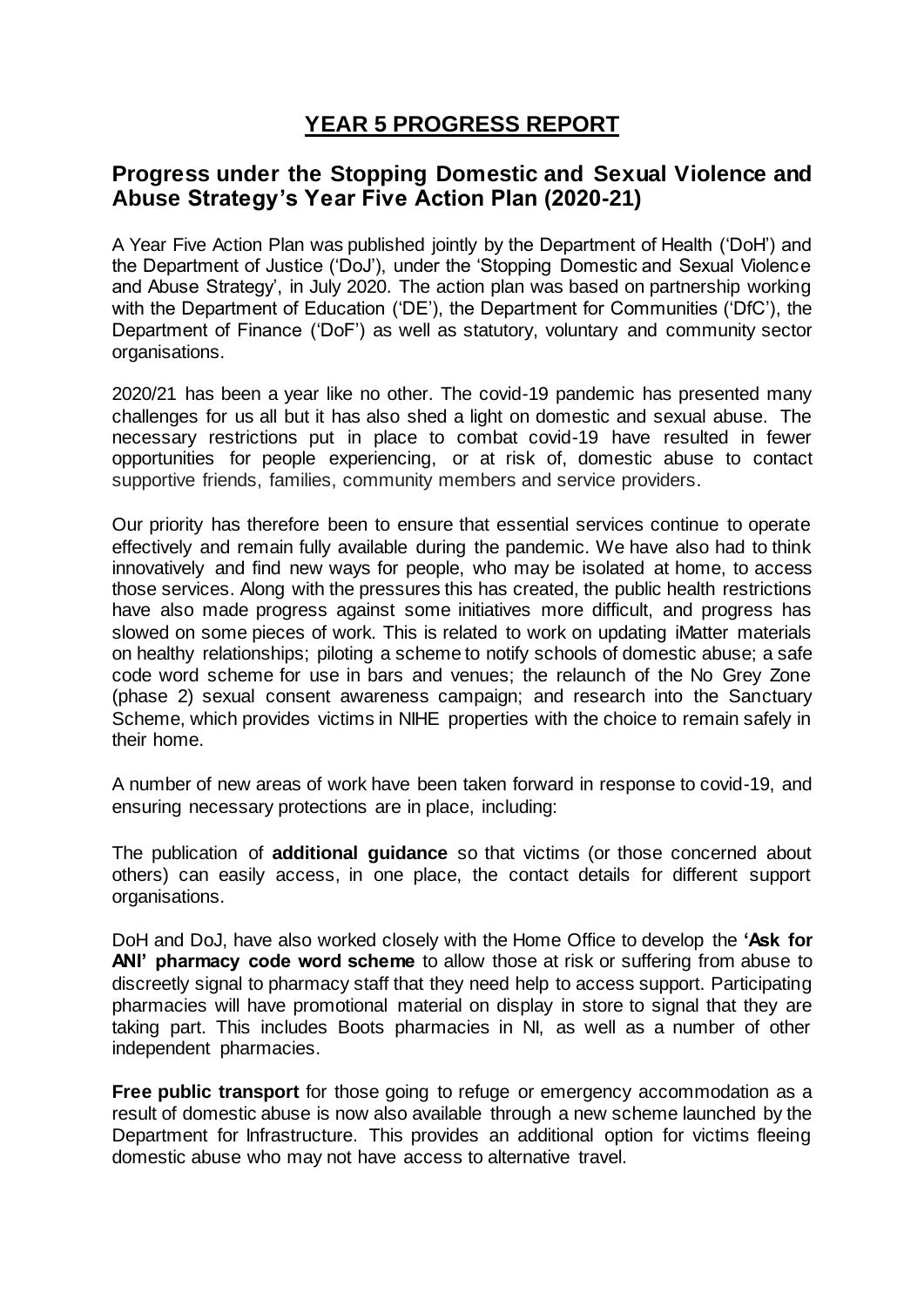DoH provided **additional funding** to Women's Aid, to provide an initial care package for families who have experienced or been a victim of domestic abuse. Both Nexus NI and Men's Advisory Project also received an uplift in funding under their existing contracts with the HSC Board to help reduce counselling waiting lists.

**Media campaigns** were re-launched by DoJ and PSNI to promote the 24 hour Domestic and Sexual Abuse Helpline and to encourage reporting to the police. The advertising campaign *Make the Call, Make the Difference*, launched by Crimestoppers, also encouraged people to report incidents of domestic abuse against others, in confidence.

Messaging on domestic and sexual abuse has been communicated widely across the third sector including the Local Domestic and Sexual Violence Partnerships and Police and Community Safety Partnerships. Together with government departments, organisations increased social media activity during the 16 Days of Action (joining together through **#16daysofactionNI**). All NI Executive Ministers also took part in a short video to call out domestic and sexual abuse and signpost victims and survivors to available help and support.

The **Domestic and Sexual Abuse Helpline** (jointly funded by DoH, DoJ and DfC) has remained operational 24/7 with increased staffing levels and additional government funding to support remote working and increased use of webchat facilities.

Outside of the Covid specific response, there have also been significant legislative developments over the past 12 months. New landmark domestic abuse legislation has been passed by the NI Assembly. The Domestic Abuse and Civil Proceedings Act (Northern Ireland) 2021 will introduce a **new domestic abuse offence** and statutory aggravators in late 2021. Legislation has also been introduced to the Assembly to provide for a **stalking offence** and Stalking Protection Orders.

Other key highlights in 2020/21 included:

- Completion of an independent **mid-term review** of the 'Stopping Domestic and Sexual Violence and Abuse Strategy' and steps to deliver against its recommendations.
- A report to the **NI Executive** on cross cutting issues on domestic and sexual abuse.
- The introduction of a **Domestic Homicide Review** process, to learn lessons from tragic cases where a person has died from domestic abuse and prevent further abuse. On average this should mean that 6 cases are considered each year by expert Chairs and a multi-agency panel.
- Piloting the **Identification and Referral to Improve Safety ('IRIS')** programme in East Belfast and Newry and District GP Federations. IRIS is being delivered in partnership with Women's Aid, Victim Support NI, Men's Advisory Project and Nexus NI, to train and support GPs to recognise and respond to domestic and sexual abuse and refer patients to advocacy support.